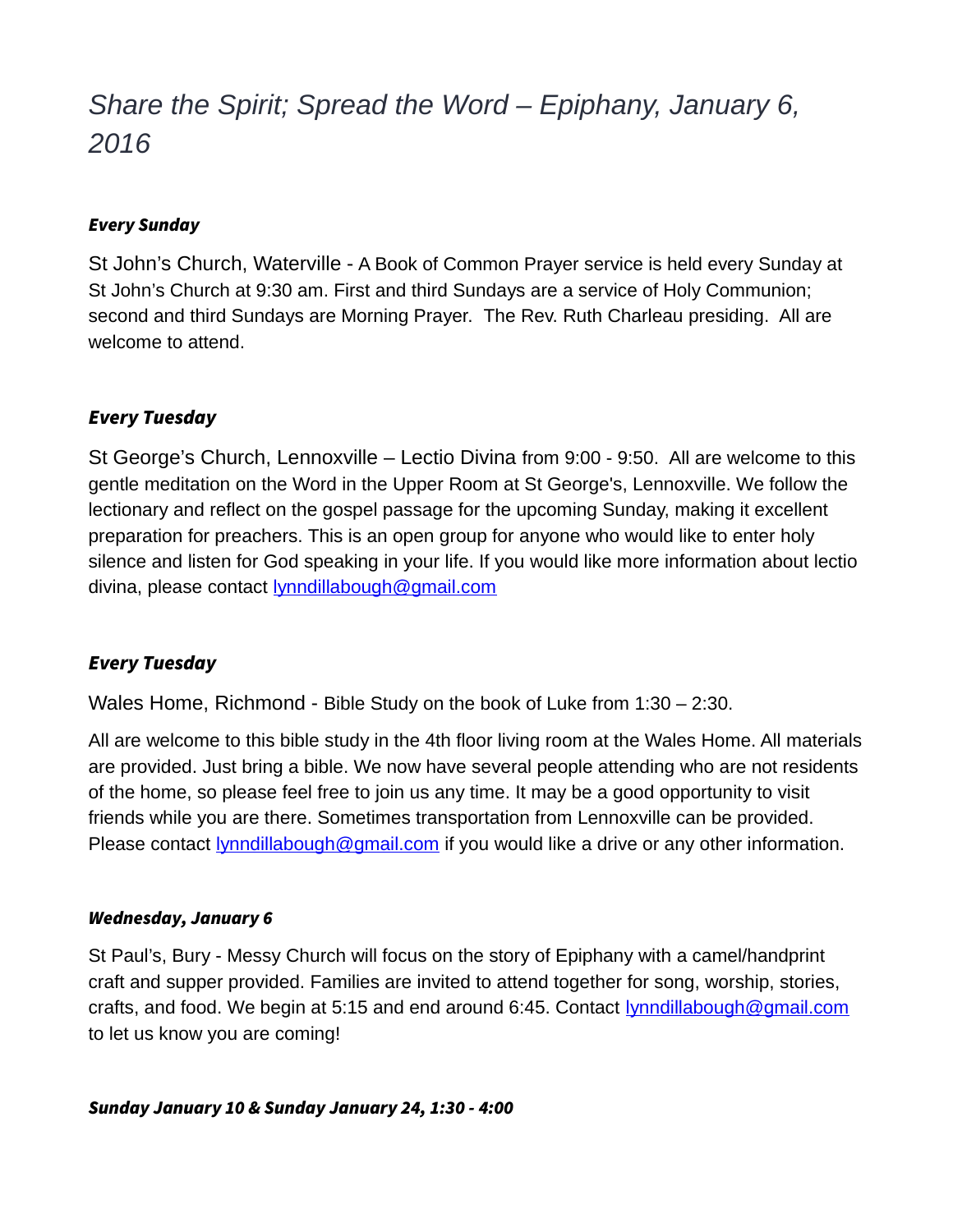St Anne's, Richmond - "The Walking Christians" Youth Group. All high school aged youth are welcome to attend. Please contact **lynndillabough@gmail.com** for more information.

## Sunday, January 19

St Stephen's ,Coaticook - 11 o'clock service of Morning Prayer. The service will be led by Gabriel Kawenga and Scott Potter.

### January 17 – 24, 2016 Week of Christian Unity

Ecumenical Bible Study / Partage biblique oecuménique

Saturday, January 16 at 4 pm at Plymouth Trinity Church (380, rue Dufferin, Sherbrooke)

Musical Festival / Chorale oecuménique et festive

Sunday, January 17 at 2:30 pm at Paroisse Notre-Dame de Protection (2050, rue Galt Est, Sherbrooke)

Christian Unity Service / Célébration de prière pour l'unité chrétienne

Sunday, January 24 at 2 pm at St. George's Anglican Church (84, rue Queen, Lennoxville)

## Thursday, January 21

St George's Church Hall, Lennoxville – Third Thursday soup lunch. Your choice of three delicious homemade soups, delectable dessert, buns, cheese, tea, coffee and juice. Menu details to follow. Donations in support of the Deanery Refugee Fund welcomed.

## Thursday, January 28, 5:15 - 6:45

St Augustine's Church, Danville - Messy Church. Our theme will be the baptism of Jesus with story-telling, crafts, worship, and dinner provided. All families with children are welcome, but please let us know if you are attending so that we know how many places to set at the table and how much food to prepare. For more information about Messy Church, please contact [lynndillabough@gmail.com](mailto:lynndillabough@gmail.com)

#### Thursday, January 28, 11:30 - 1:00